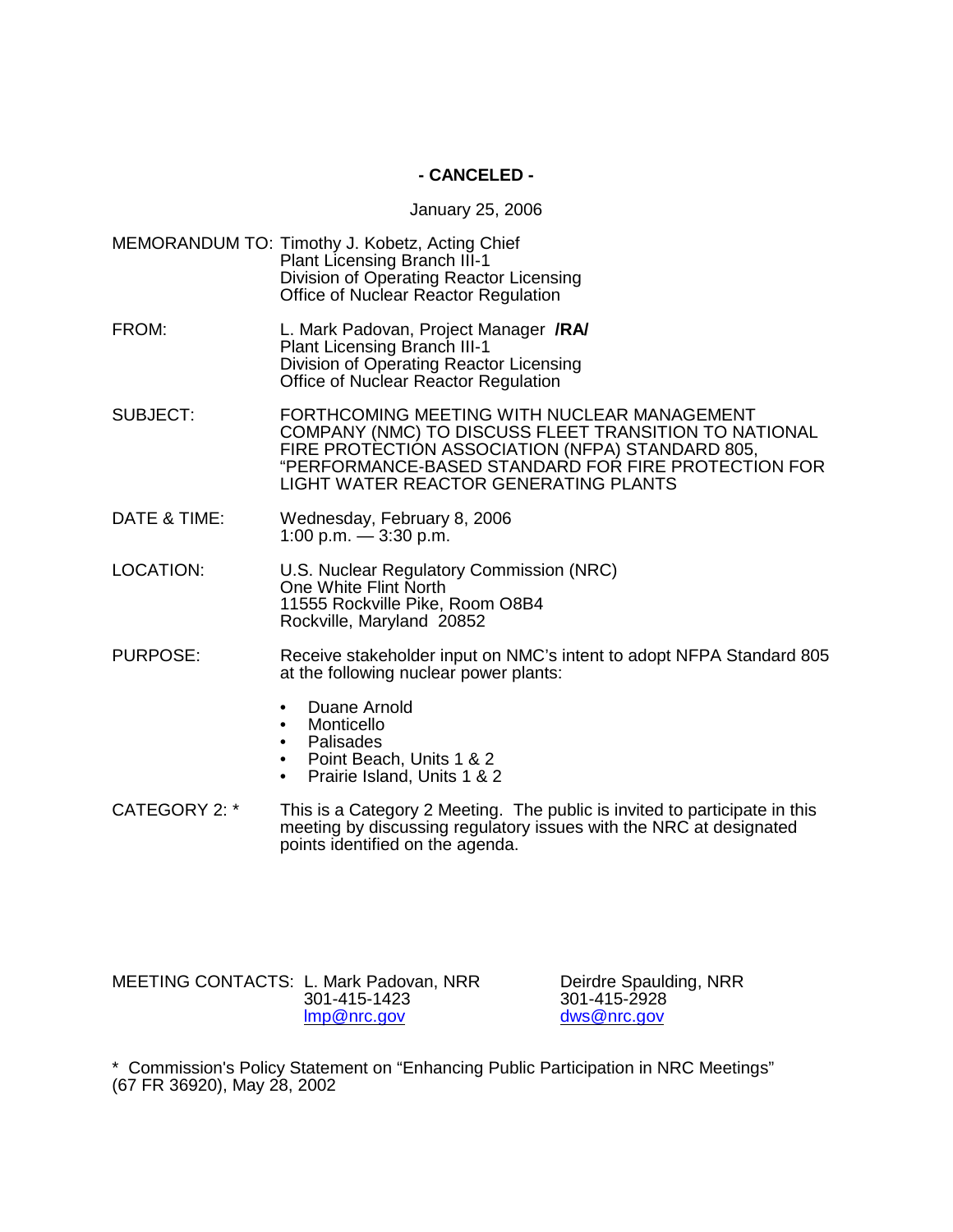PARTICIPANTS: Participants from the NRC include members of the Office of Nuclear Reactor Regulation (NRR).

> NRC UTILITY S. Weerakkody, NRR C. Lambert R. Gibbs, NRR M. Huting **NRC S. Weerakkody, NRR C. Lambert<br>
> R. Gibbs, NRR M. Huting<br>
> P. Lain, NRR J. Lang<br>
> A. Klein, NRR G. Salamon** A. Klein, NRR<br>C. Nolan, NRR T. Kobetz, NRR

R. Radlinski, NRR

- 
- E. Weinkam, et al.
- L. Padovan, NRR, et al. Docket Nos. 50-331, 50-263, 50-255, 50-266,

50-301, 50-282 and 50-306

Enclosure: Meeting Agenda

cc w/encl: See next page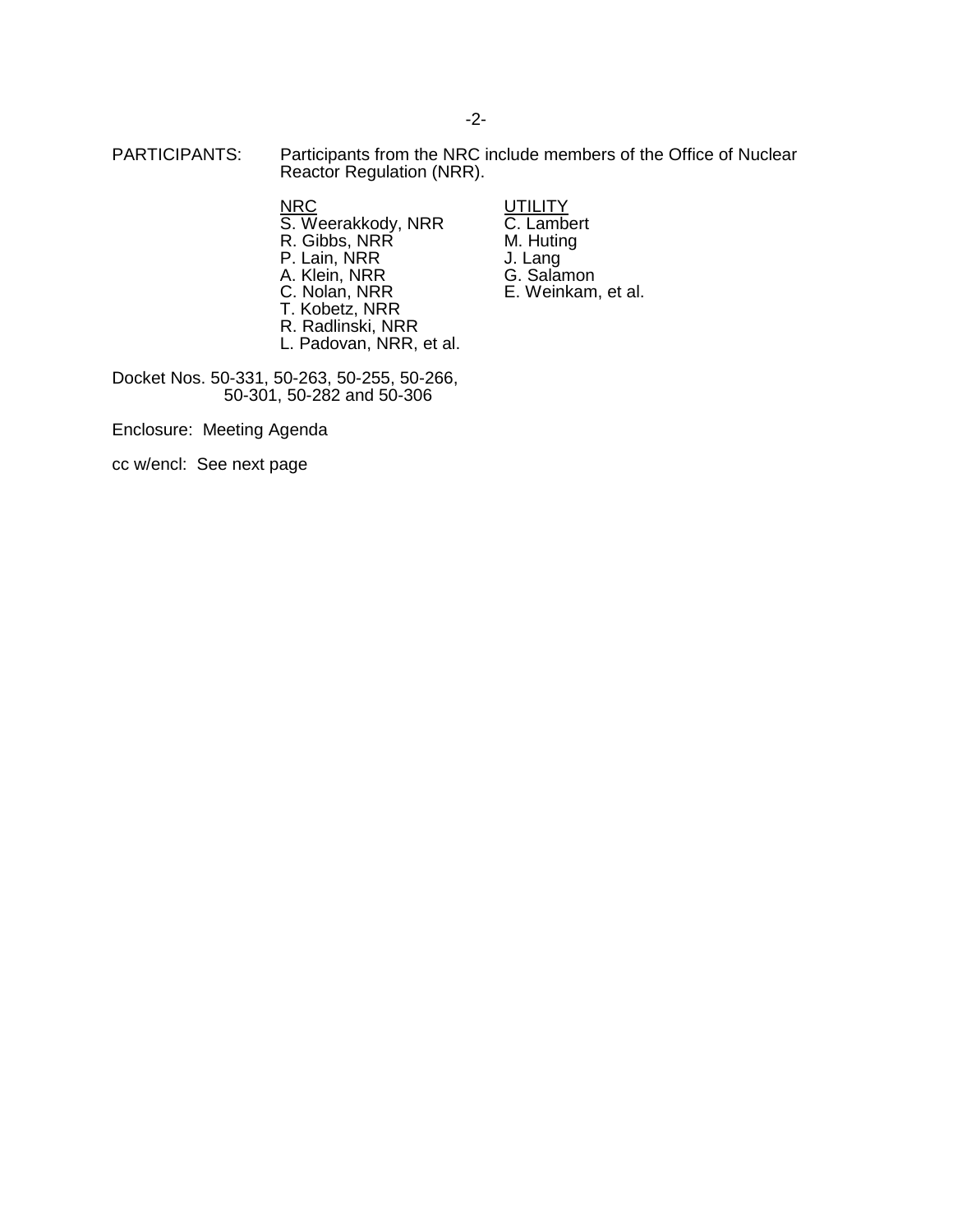PARTICIPANTS: Participants from the NRC include members of the Office of Nuclear Reactor Regulation (NRR).

> **NRC**<br>
> S. Weerakkody, NRR **C.** Lambert S. Weerakkody, NRR C. Lamber<br>R. Gibbs, NRR M. Huting R. Gibbs, NRR<sup>(1944</sup> M. Huting, N. Huting, N. H. 2014)<br>P. Lain, NRR(1945) U. Lang P. Lain, NRR<br>
> A. Klein, NRR
> a. G. Salamon A. Klein, NRR<br>C. Nolan, NRR T. Kobetz, NRR R. Radlinski, NRR

L. Padovan, NRR, et al.

- 
- E. Weinkam, et al.

Docket Nos. 50-331, 50-263, 50-255, 50-266, 50-301, 50-282 and 50-306

Enclosure: Meeting Agenda

cc w/encl: See next page

DISTRIBUTION: See next page<br>PUBLIC LPLIII-1 R/F RidsNrrDorlLple

RidsNrrPMMPadovan RidsNrrLATHarris

#### ADAMS Accession Number: **ML060250294**

| <b>OFFICE</b> |          |                           | NRR/LPL3-1/PM NRR/LPL3-1/LA NRR/LPL3-1/BC(A) |
|---------------|----------|---------------------------|----------------------------------------------|
| <b>NAME</b>   | LPadovan | THarris<br>(BClayton for) | TKobetz                                      |
| <b>IDATE</b>  | 1/25/06  | 1/25/06                   | 1/26/06                                      |

OFFICIAL RECORD COPY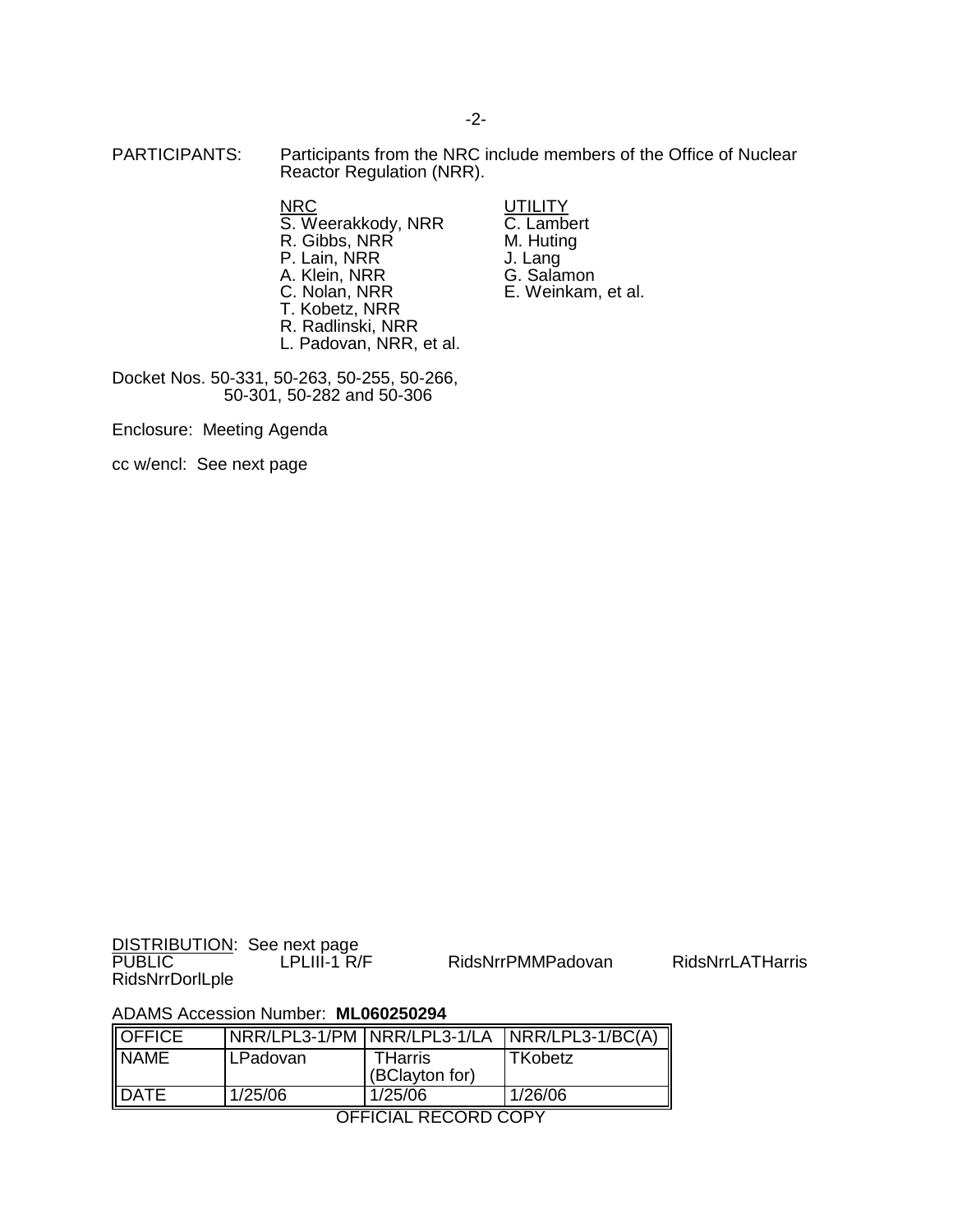## DISTRIBUTION FOR MEETING NOTICE WITH NMC ON FEBRUARY 8, 2006

Meeting Notice Dated: January 25, 2006

Hard Copy: PUBLIC LPLIII-1 R/F LPadovan **DSpaulding** Receptionist (OWFN and TWFN)

E-mail: RidsNrrDci (BBateman) RidsNrrAdro (BBoger) RidsNrrAdes (BSheron) RidsNrrDorl (CHaney/EHackett) RidsNrrPMMPadovan RidsNrrLATHarris RidsNrrDorlLple (TKobetz) RidsOpaMailCenter RidsOgcMailCenter RidsAcrsAcnwMailCenter RidsNrrDss (TMartin) RidsNrrDraAadb (MKotzalas) **SWeerakkody** RGibbs PLain AKlein **CNolan TKobetz** RRadlinski PMNS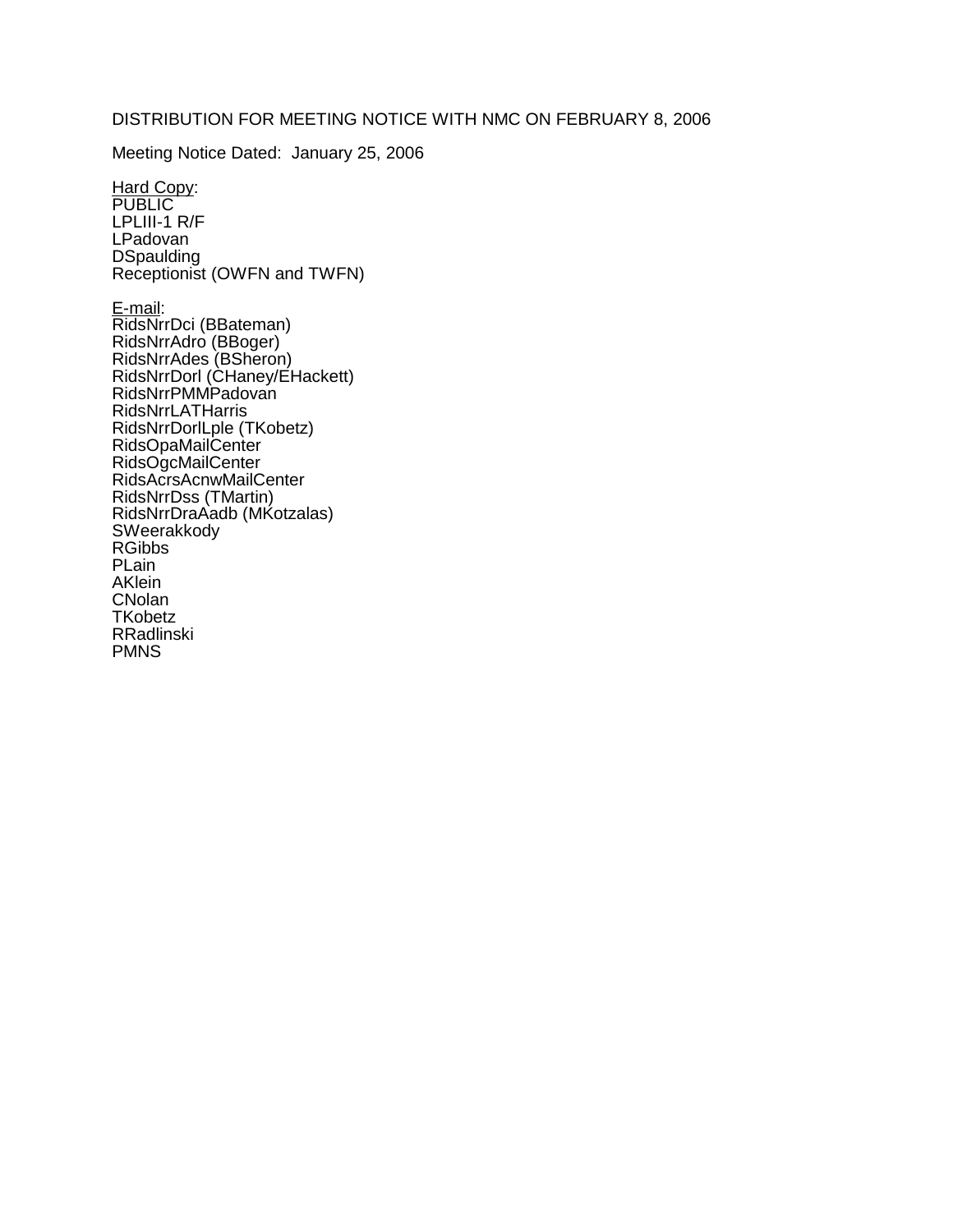#### Duane Arnold Energy Center

cc:

Michael B. Sellman President and Chief Executive Officer Nuclear Management Company, LLC 700 First Street Hudson, WI 54016

John Bjorseth Plant Manager Duane Arnold Energy Center 3277 DAEC Road Palo, IA 52324

Steven R. Catron Manager, Regulatory Affairs Duane Arnold Energy Center 3277 DAEC Road Palo, IA 52324

U. S. Nuclear Regulatory Commission Resident Inspector's Office Rural Route #1 Palo, IA 52324

Regional Administrator, Region III U.S. Nuclear Regulatory Commission Suite 210 2443 Warrenville Road Lisle, IL 60532-4351

Jonathan Rogoff Vice President, Counsel & Secretary Nuclear Management Company, LLC 700 First Street Hudson, WI 54016

Bruce Lacy Nuclear Asset Manager Alliant Energy/Interstate Power and Light Company 3277 DAEC Road Palo, IA 52324

Daniel McGhee Utilities Division Iowa Department of Commerce Lucas Office Buildings, 5th floor Des Moines, IA 50319

Chairman, Linn County Board of Supervisors 930 1st Street SW Cedar Rapids, IA 52404

Craig G. Anderson Senior Vice President, Group Operations 700 First Street Hudson, WI 54016

Gary Van Middlesworth Site Vice President Duane Arnold Energy Center Nuclear Management Company, LLC 3277 DAEC Road Palo, IA 52324-0351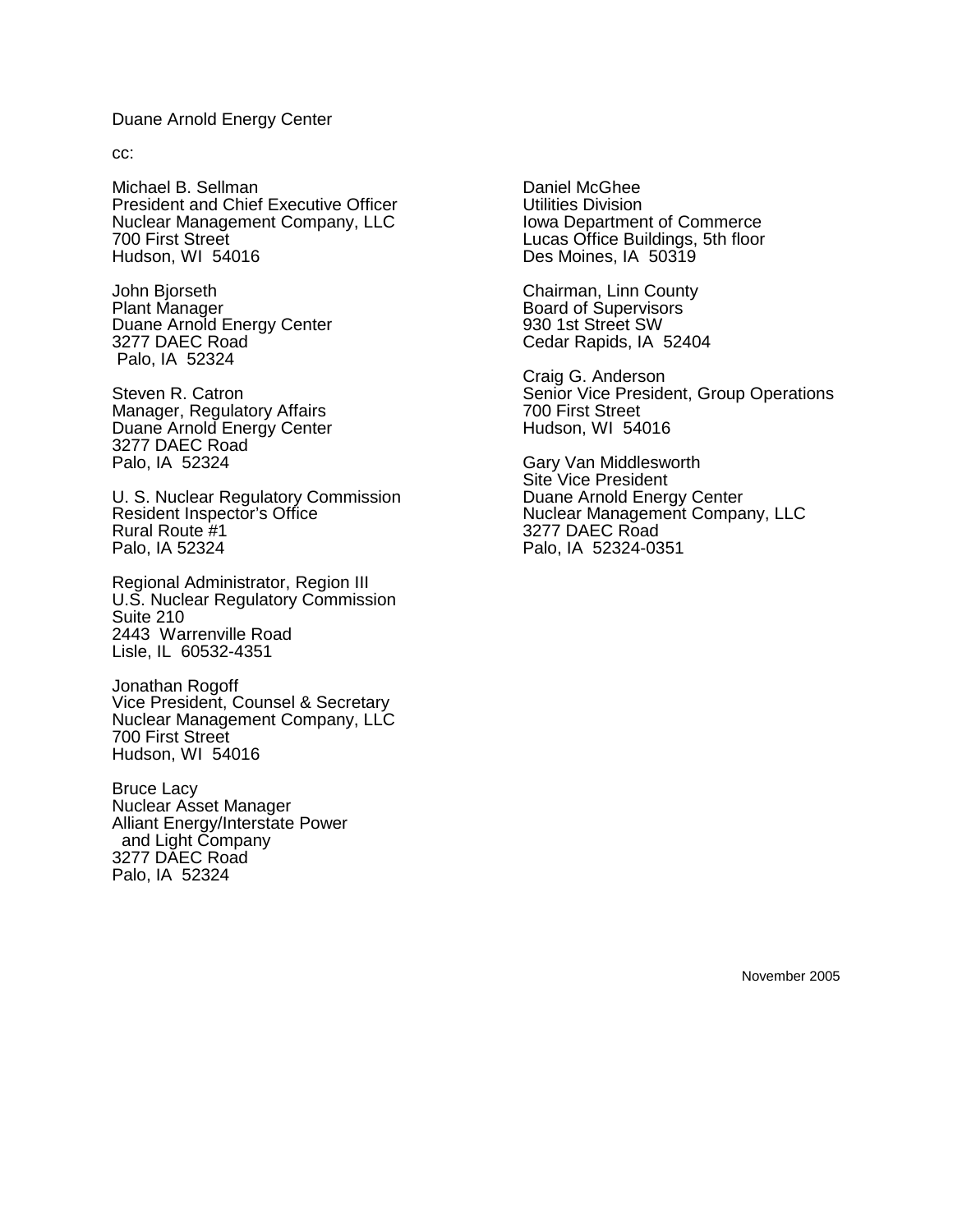Monticello Nuclear Generating Plant

cc:

U.S. Nuclear Regulatory Commission Resident Inspector's Office 2807 W. County Road 75 Monticello, MN 55362

Manager, Regulatory Affairs Monticello Nuclear Generating Plant Nuclear Management Company, LLC 2807 West County Road 75 Monticello, MN 55362-9637

Robert Nelson, President Minnesota Environmental Control Citizens Association (MECCA) 1051 South McKnight Road St. Paul, MN 55119

Commissioner Minnesota Pollution Control Agency 520 Lafayette Road St. Paul, MN 55155-4194

**Commissioner** Minnesota Department of Health 717 Delaware Street, S. E. Minneapolis, MN 55440

Douglas M. Gruber, Auditor/Treasurer Wright County Government Center 10 NW Second Street Buffalo, MN 55313

**Commissioner** Minnesota Department of Commerce 85 7th Place East, Suite 500 St. Paul, MN 55101-2198

Manager - Environmental Protection Division Minnesota Attorney General's Office 445 Minnesota St., Suite 900 St. Paul, MN 55101-2127

Nuclear Asset Manager Xcel Energy, Inc. 414 Nicollet Mall, R.S. 8 Minneapolis, MN 55401

Mr. John T. Conway Site Vice President Monticello Nuclear Generating Plant Nuclear Management Company, LLC 2807 West County Road 75 Monticello, MN 55362-9637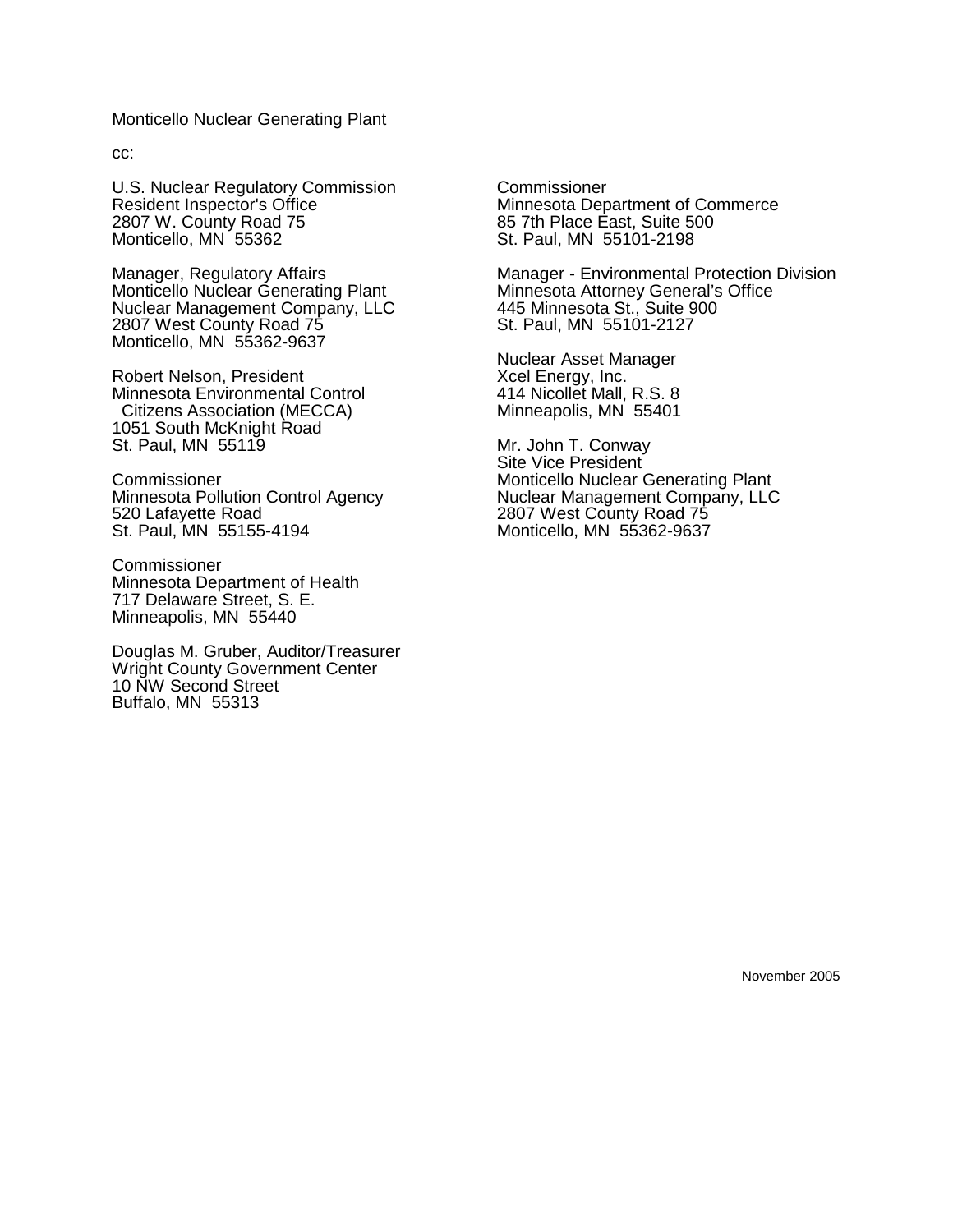## Palisades Plant

cc:

Robert A. Fenech, Senior Vice President Nuclear, Fossil, and Hydro Operations Consumers Energy Company 1945 Parnall Rd. Jackson, MI 49201

Arunas T. Udrys, Esquire Consumers Energy Company 1 Energy Plaza Jackson, MI 49201

**Supervisor** Covert Township P. O. Box 35 Covert, MI 49043

Office of the Governor P. O. Box 30013 Lansing, MI 48909

U.S. Nuclear Regulatory Commission Resident Inspector's Office Palisades Plant 27782 Blue Star Memorial Highway Covert, MI 49043

Michigan Department of Environmental Quality Waste and Hazardous Materials Division Hazardous Waste and Radiological Protection Section Nuclear Facilities Unit Constitution Hall, Lower-Level North 525 West Allegan Street P.O. Box 30241 Lansing, MI 48909-7741

Michigan Department of Attorney General Special Litigation Division 525 West Ottawa St. Sixth Floor, G. Mennen Williams Building Lansing, MI 48913

Douglas E. Cooper Senior Vice President - Group Operations Palisades Nuclear Plant Nuclear Management Company, LLC 27780 Blue Star Memorial Highway Covert, MI 49043

Stephen T. Wawro, Director of Nuclear Assets Consumers Energy Company Palisades Nuclear Plant 27780 Blue Star Memorial Highway Covert, MI 49043

Laurie A. Lahti, Manager Regulatory Affairs Nuclear Management Company, LLC Palisades Nuclear Plant 27780 Blue Star Memorial Highway Covert, MI 49043

Paul A. Harden Site Vice President Palisades Nuclear Plant Nuclear Management Company, LLC 27780 Blue Star Memorial Highway Covert, MI 49043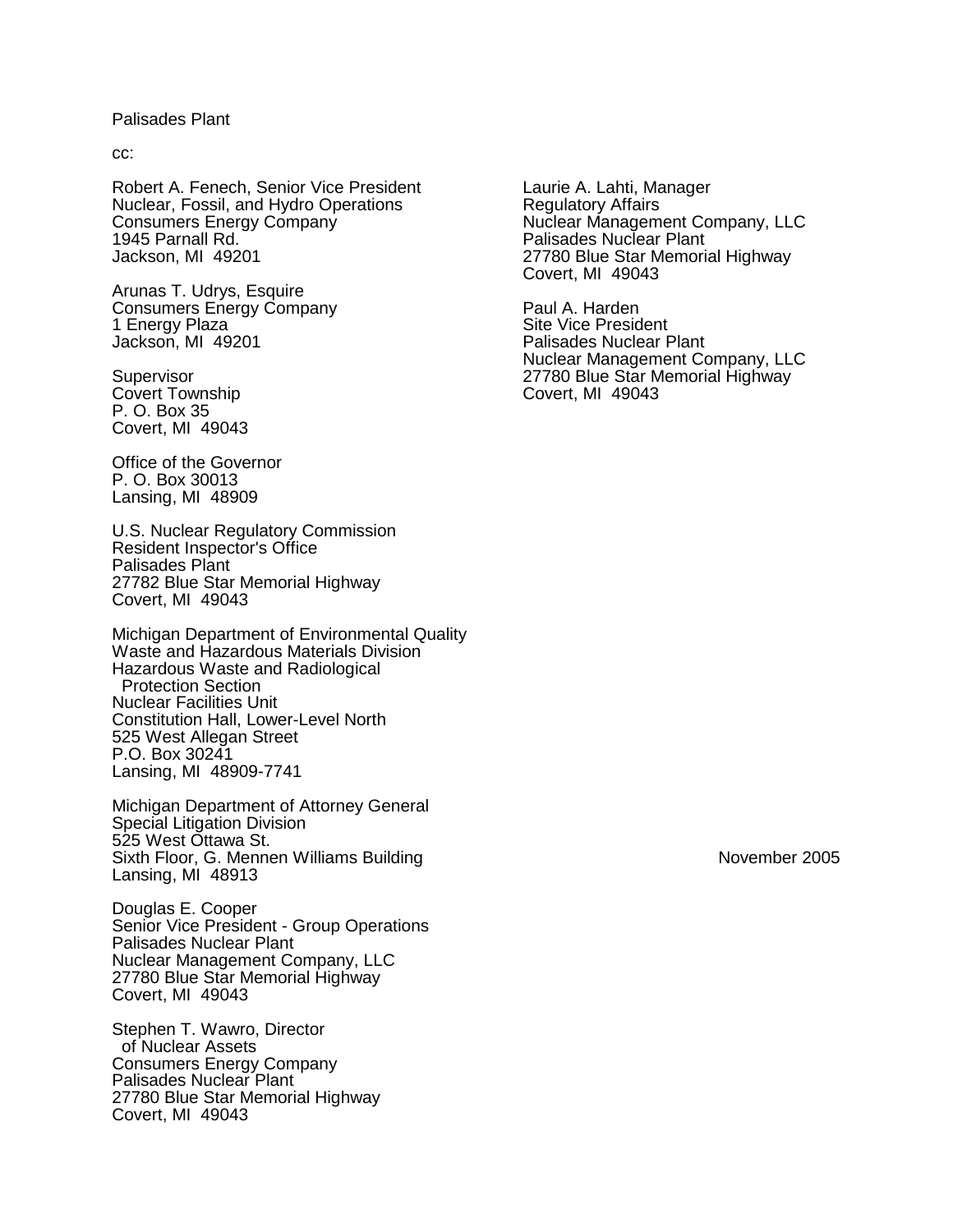Point Beach Nuclear Plant, Units 1 and 2

cc:

Mr. F. D. Kuester President & Chief Executive Officer WE Generation 231 West Michigan Street Milwaukee, WI 53201

Regulatory Affairs Manager Point Beach Nuclear Plant Nuclear Management Company, LLC 6610 Nuclear Road Two Rivers, WI 54241

Mr. Ken Duveneck Town Chairman Town of Two Creeks 13017 State Highway 42 Mishicot, WI 54228

Chairman Public Service Commission of Wisconsin P.O. Box 7854 Madison, WI 53707-7854

Resident Inspector's Office U.S. Nuclear Regulatory Commission 6612 Nuclear Road Two Rivers, WI 54241

Mr. Jeffery Kitsembel Electric Division Public Service Commission of Wisconsin P.O. Box 7854 Madison, WI 53707-7854

Nuclear Asset Manager Wisconsin Electric Power Company 231 West Michigan Street Milwaukee, WI 53201

Site Director of Operations Nuclear Management Company, LLC 6610 Nuclear Road Two Rivers, WI 54241

Dennis L. Koehl Site Vice-President Point Beach Nuclear Plant Nuclear Management Company, LLC 6610 Nuclear Road Two Rivers, WI 54241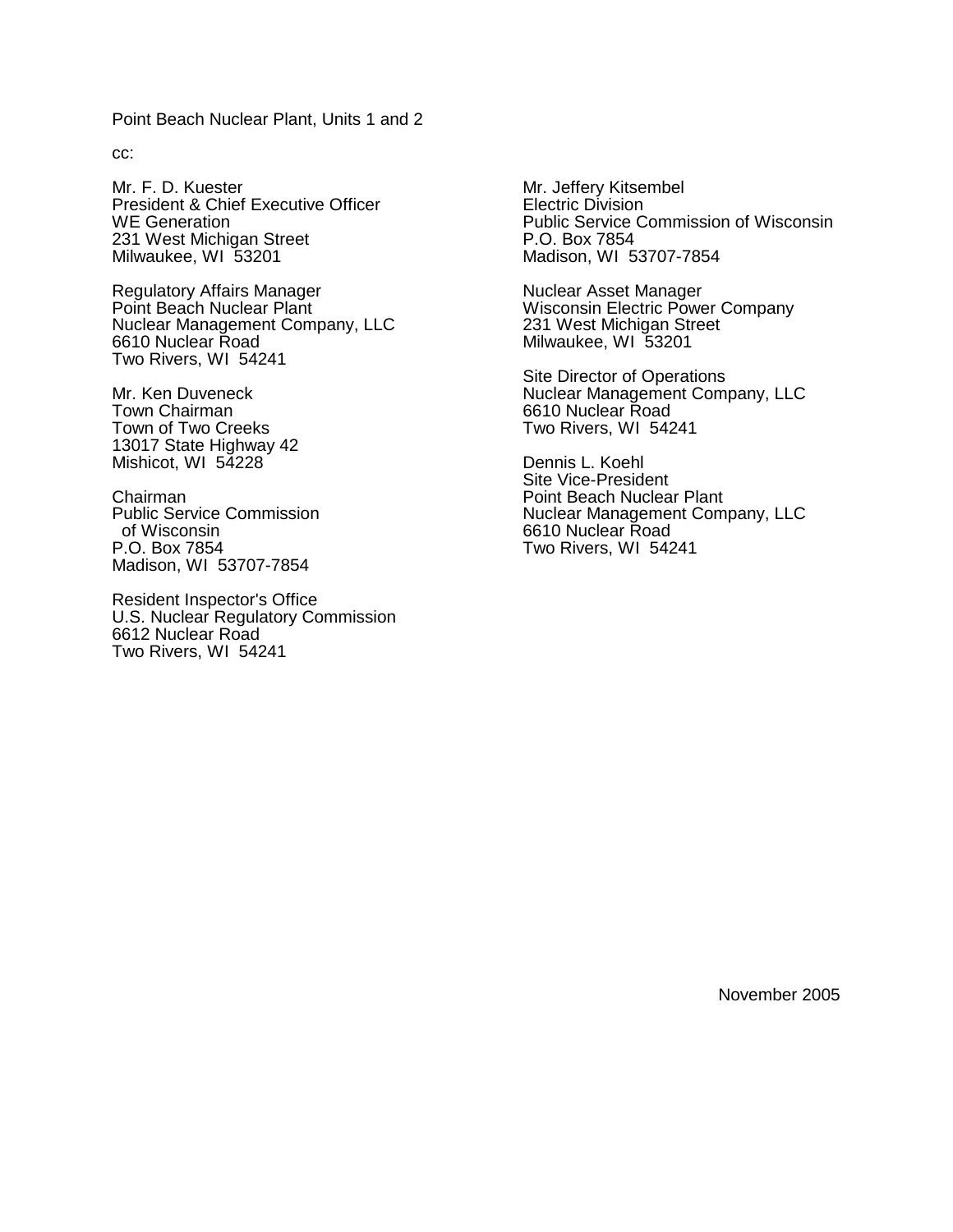Prairie Island Nuclear Generating Plant, Units 1 and 2

cc:

Manager, Regulatory Affairs Prairie Island Nuclear Generating Plant Nuclear Management Company, LLC 1717 Wakonade Drive East Welch, MN 55089

Manager - Environmental Protection Division Minnesota Attorney General's Office 445 Minnesota St., Suite 900 St. Paul, MN 55101-2127

U.S. Nuclear Regulatory Commission Resident Inspector's Office 1719 Wakonade Drive East Welch, MN 55089-9642

Administrator Goodhue County Courthouse Box 408 Red Wing, MN 55066-0408

Tribal Council Prairie Island Indian Community ATTN: Environmental Department 5636 Sturgeon Lake Road Welch, MN 55089

Nuclear Asset Manager Xcel Energy, Inc. 414 Nicollet Mall, R.S. 8 Minneapolis, MN 55401

Mr. Thomas J. Palmisano Site Vice President Prairie Island Nuclear Generating Plant Nuclear Management Company, LLC 1717 Wakonade Drive East Welch, MN 55089